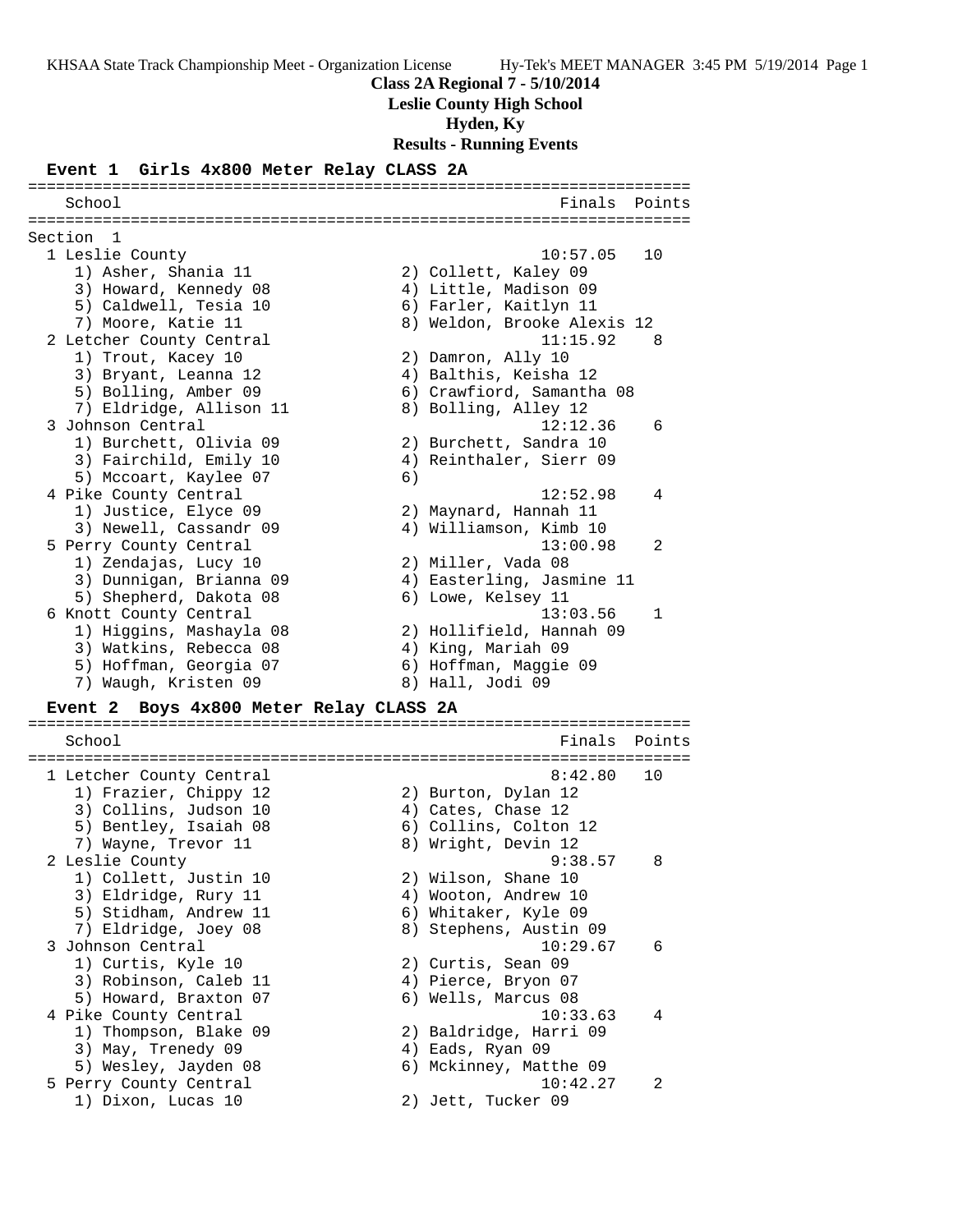### **Class 2A Regional 7 - 5/10/2014**

### **Leslie County High School**

## **Hyden, Ky**

### **Results - Running Events**

#### **....Event 2 Boys 4x800 Meter Relay CLASS 2A**

| 3) Williams, Austin 12  | 4) Newsome, Hunter 12  |
|-------------------------|------------------------|
| 5) Lewis, Josh 10       | 6) Eldridge, Alex 10   |
| 6 Knott County Central  | 10:49.58               |
| 1) Haddix, Cody 10      | 2) Caudill, Nick 09    |
| 3) Pollard, Mitchell 07 | 4) Sizemore, Aaron 10  |
| 5) Mosley, Ben 10       | 6) Watkins, Andrew 10  |
| 7) Hall, Nick 10        | 8)                     |
| 7 Breathitt County      | 10:52.41               |
| 1) Akers, Dakota 09     | 2) Noble, Authur JJ 09 |
| 3) Brewer, Justin 08    | 4) Collins, Jacob 08   |
|                         |                        |

## **Event 3 Girls 100 Meter Hurdles CLASS 2A**

| Name                                                                           | Year School                                                                  | Finals Points                    |                |
|--------------------------------------------------------------------------------|------------------------------------------------------------------------------|----------------------------------|----------------|
| 1 Lewis, Emily<br>2 Mitchell, Brittany<br>3 fugate, kirstin<br>4 Coots, Dallas | 11 Knott Central<br>09 Leslie County<br>11 Knott Central<br>11 Perry Central | 21.42<br>22.40<br>22.60<br>32.35 | -1             |
| Section 2                                                                      |                                                                              |                                  |                |
| 1 Hoskins, Hannah                                                              | 11 Leslie County                                                             | 19.29                            | 10             |
| 2 Bolling, Alley                                                               | 12 Letcher Central                                                           | 19.86                            | 8              |
| 3 Mills, Haley                                                                 | 10 Johnson Central                                                           | 20.00                            | 6              |
| 4 Hicks, Emilie                                                                | 09 Perry Central                                                             | 20.98                            | 4              |
| 5 Morales, Emily                                                               | 09 Letcher Central                                                           | 21.33                            | $\mathfrak{D}$ |
| 6 Lowe, Brooklyne                                                              | 11 Johnson Central                                                           | 21.44                            |                |

#### **Event 4 Boys 110 Meter Hurdles CLASS 2A**

======================================================================= Name The Year School The Pinals Points ======================================================================= Section 1 1 Little, Trey 10 East Ridge 20.01 2 Eiserman, Zach 09 Breathitt County 21.42 3 Dixon, Chris 10 Perry Central 22.53 Section 2 1 Stines, Casey 12 Letcher Central 17.07 10 2 Wesley, Chris 11 Pike County Central 17.15 8 3 Collins, Colton 12 Letcher Central 18.65 6 4 Osborne, Austin 12 Leslie County 18.78 4 5 Brewer, Kyle 11 Breathitt County 18.86 2 6 Osborne, Brent 12 Leslie County 19.13 1

## **Event 5 Girls 100 Meter Dash CLASS 2A**

======================================================================= Year School **Finals** Points ======================================================================= Section 1 1 Cornett, Megan 10 Letcher Central 13.83 4 2 Asher, Kaylyn 09 Leslie County 16.82 3 Caldwell, Tesia 10 Leslie County 17.63 Section 2 1 Rhodes, Kimberly 09 Perry Central 14.49 2 Knox, Stephanie 12 Powell County 14.60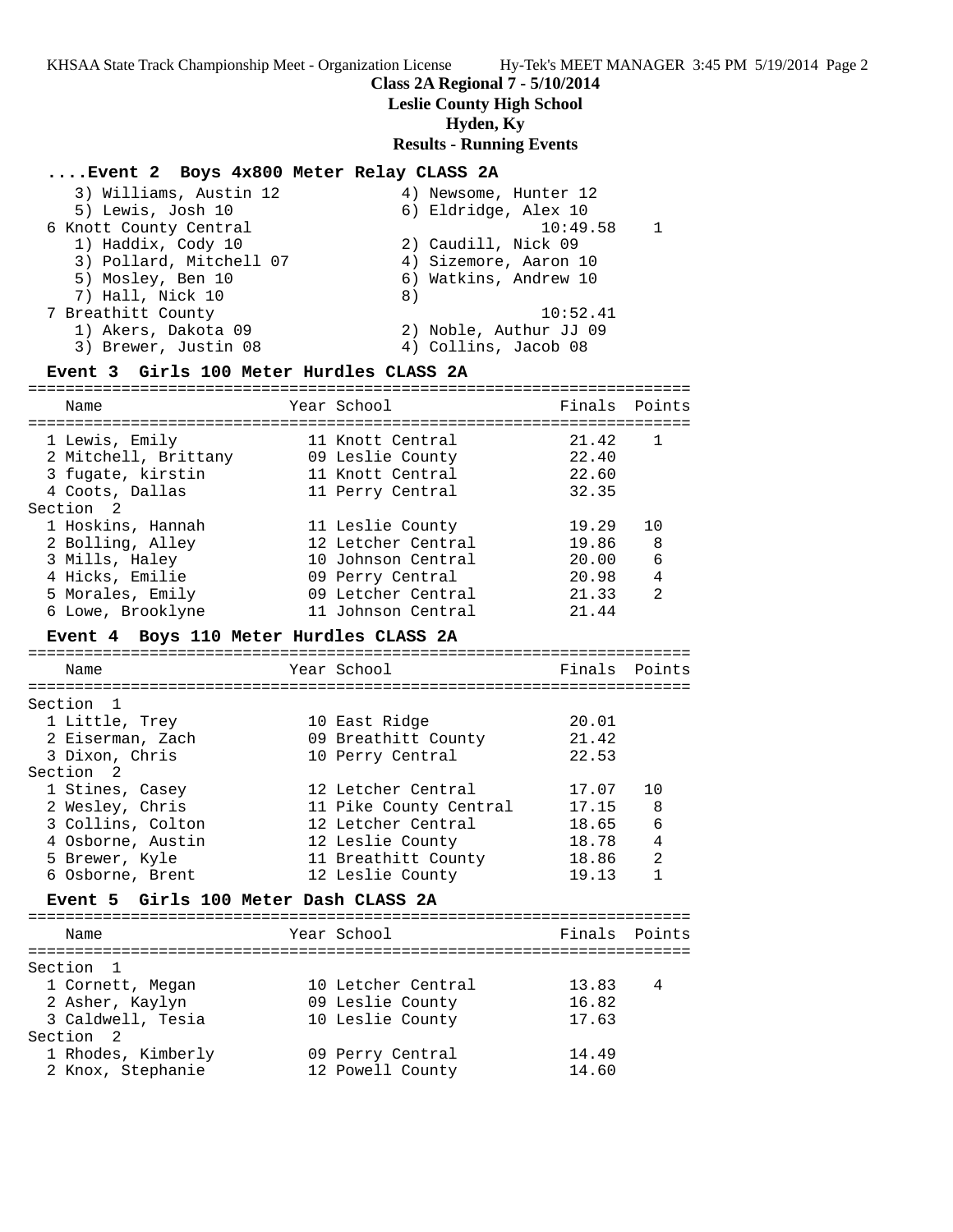# **Class 2A Regional 7 - 5/10/2014**

**Leslie County High School**

**Hyden, Ky**

# **Results - Running Events**

| Event 5 Girls 100 Meter Dash CLASS 2A    |                        |               |                |
|------------------------------------------|------------------------|---------------|----------------|
| 3 Griffith, Hannah                       | 07 Breathitt County    | 14.79         |                |
| 4 Baker, Grace                           | 09 Perry Central       | 15.38         |                |
| 5 Noble, Madison                         | 09 Breathitt County    | 15.88         |                |
| Section 3                                |                        |               |                |
| 1 Hunter, Sarah                          | 09 Knott Central       | 13.11         | 10             |
| 2 Cisco, Jaden                           | 11 Belfry              | 13.38         | 8              |
| 3 Hunter, Kathryn                        | 07 Knott Central       | 13.43         | 6              |
| 4 Quillen, Kelli                         | 12 Letcher Central     | 13.97         | 2              |
| 5 Chance, Kayla                          | 10 Johnson Central     | 14.32         | $\mathbf{1}$   |
| 6 Plank, Alexa                           | 10 Johnson Central     | 14.48         |                |
| Event 6 Boys 100 Meter Dash CLASS 2A     |                        |               |                |
|                                          |                        |               |                |
| Name                                     | Year School            | Finals Points |                |
| Section 1                                |                        |               |                |
| 1 Manns, Braden                          | 09 Breathitt County    | 13.41         |                |
| 2 Krumm, John                            | 11 Perry Central       | 13.46         |                |
| 3 Mosley, Ben                            | 10 Knott Central       | 13.63         |                |
| 4 Bryant, Logan                          | 09 Pike County Central | 14.09         |                |
| 5 Nick, Jacob                            | 10 Pike County Central | 14.69         |                |
| Section <sub>2</sub>                     |                        |               |                |
| 1 Brewer, Kyle                           | 11 Breathitt County    | 12.31         | $\mathbf 1$    |
| 2 Osborne, Austin                        | 12 Leslie County       | 12.37         |                |
| 3 Higgins, Straton                       | 11 Knott Central       | 12.59         |                |
| 4 Wooton, Brandon                        | 11 Perry Central       | 12.62         |                |
| 5 Rodriguez, Jose                        | 12 Powell County       | 12.72         |                |
| 6 Skaggs, Bryce                          | 10 Johnson Central     | 13.41         |                |
| Section 3                                |                        |               |                |
| 1 Stines, Casey                          | 12 Letcher Central     | 11.80         | 10             |
| 2 Dari, Davontae                         | 12 Belfry              | 11.93         | - 8            |
| 3 Hall, Austin                           | 09 Belfry              | 11.94         | 6              |
| 4 Hall, Hunter                           | 11 Letcher Central     | 11.99         | $\overline{4}$ |
| 5 Little, Alex                           | 11 Leslie County       | 12.12         | 2              |
| 6 Workman, Bryce                         | 10 Johnson Central     | 12.36         |                |
| Event 7 Girls 4x200 Meter Relay CLASS 2A |                        |               |                |
|                                          |                        |               |                |
| School                                   |                        | Finals Points |                |
|                                          |                        |               |                |
| Section 1                                |                        |               |                |
| 1 Breathitt County                       |                        | 2:26.02       |                |
| 1) Deaton, Kassy 10                      | 2) Miller, Andrea 09   |               |                |
| 3) Wilson, Chariss 09                    | 4) Fugate, Kenzie 08   |               |                |
| 2 Pike County Central                    |                        | 2:30.09       |                |
| 1) Justice, Elyce 09                     | 2) Maynard, Hannah 11  |               |                |
| 3) Newell, Cassandr 09                   | 4) Williamson, Kimb 10 |               |                |
| Section<br>2                             |                        |               |                |
| 1 Knott County Central                   |                        | 1:54.82       | 10             |
| 1) Stamper, Stacey 10                    | 2) Hunter, Kathryn 07  |               |                |
| 3) Waugh, Kristen 09                     | 4) Hunter, Sarah 09    |               |                |
| 5) Hoffman, Maggie 09                    | 6) Short, Hayley 12    |               |                |
| 7) Lewis, Emily 11                       | 8) Sparkman, Jaiden 09 |               |                |
| 2 Johnson Central                        |                        | 1:54.96       | 8              |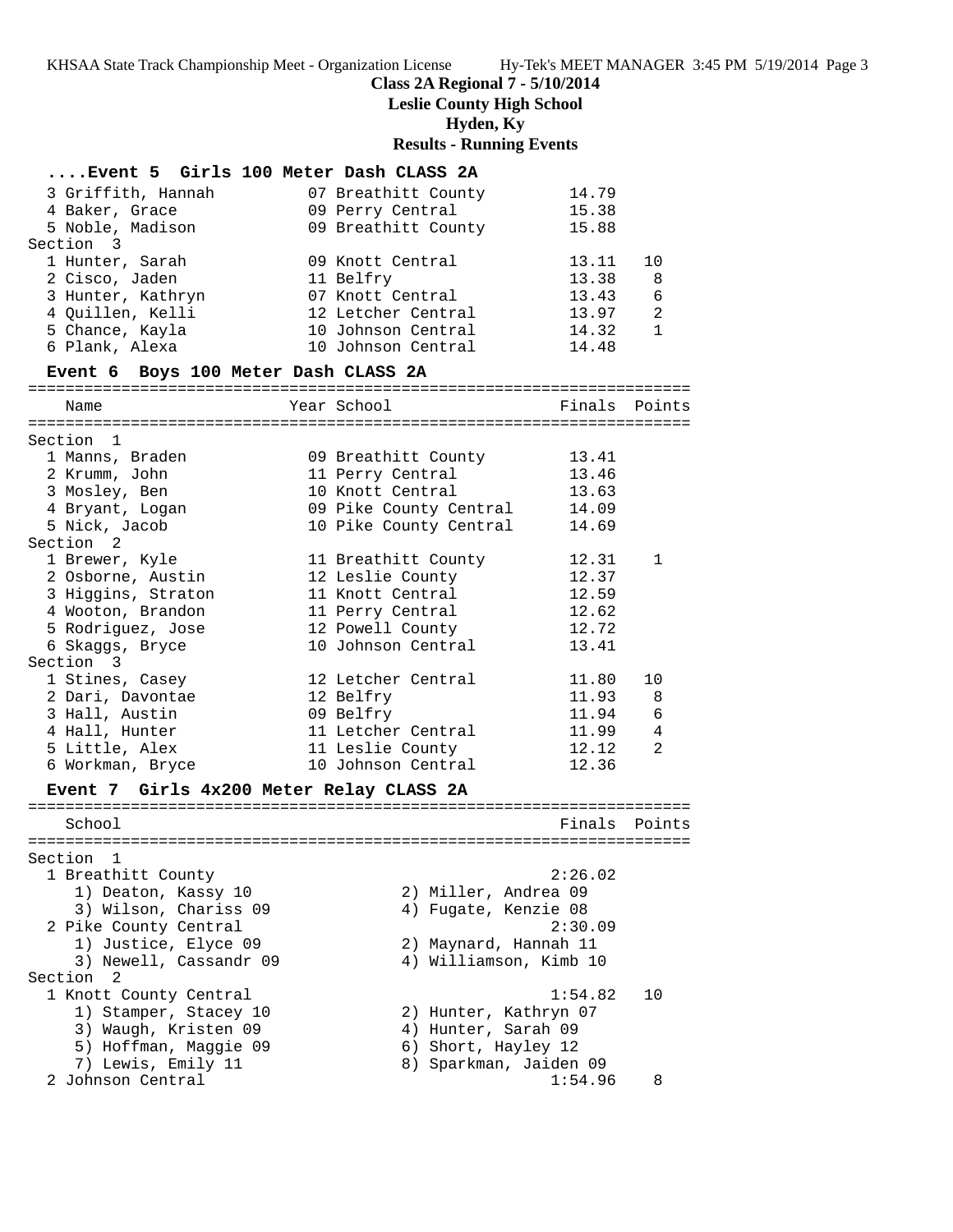**Class 2A Regional 7 - 5/10/2014**

**Leslie County High School**

**Hyden, Ky**

**Results - Running Events**

**....Event 7 Girls 4x200 Meter Relay CLASS 2A** 1) Chance, Kayla 10 2) Little, Johnna 12 3) Mcpeak, Paige 11 (4) Plank, Alexa 10 5) Mills, Haley 10 6) Yost, Kalene 12 7) Wells, Katie 07 (8) 3 Letcher County Central 1:56.57 6 1) Buttrey, Brittney 11 (2) Hall, Tami 12 3) Lillie, Endia 12 4) Quillen, Kelli 12 5) Baker, Marlee 07 (6) Bolling, Alley 12 7) Cornett, Megan 10 8) Day, Brittany 11 4 Leslie County 2:02.80 4 1) Farler, Kaitlyn 11 2) Gibson, Emily 09 3) Griffith, Emily 09 4) Mitchell, Brittany 09 5) Asher, Kaylyn 09 6) Howard, Kennedy 08 7) Little, Madison 09 8) Moore, Katie 11 5 Perry County Central 2:04.07 2 1) Coots, Dallas 11 2) Hicks, Emilie 09 3) Campbell, Brooke 11  $\hskip10mm 4$ ) Lowe, Kelsey 11 5) Dixon, Morgyn 09 6) Campbell, Zada 11 7) Rhodes, Kimberly 09 8) Baker, Grace 09 6 Powell County 2:14.22 1 1) Knox, Stephanie 12 2) Faulkner, Kenzie 10 3) Spencer, Sarah 10 4) Monnett, Tori 11 5) Terry, Kayla 11 6) **Event 8 Boys 4x200 Meter Relay CLASS 2A** ======================================================================= School **Finals Points** ======================================================================= Section 1 1 Letcher County Central 1:37.60 10 1) Frazier, Chippy 12 2) Wright, Devin 12 3) Collins, Colton 12 4) Burton, Dylan 12 5) Hall, Hunter 11 6) Bentley, Isaiah 08 7) Boggs, Josh 12 8) Stines, Casey 12 2 Johnson Central 1:39.13 8 1:39.<br>
1) Compton, Tyler 12 2) Mkpeek, Slade 12<br>
3) Skaggs, Bryce 10 3) 4) Workman, Bryce 10 3) Skaggs, Bryce 10  $\hskip1cm \hskip1cm 4$ ) Workman, Bryce 10 3 Leslie County 1:40.73 6 1) Record, Brandon 11 2) Collett, Andrew 11 3) Collett, Justin 10  $\hskip1cm$  4) Whitaker, Kyle 09 5) Osborne, Austin 12 (6) Brock, Jame 11 7) Little, Alex 11 8) Wilson, Chris 11 4 Perry County Central 1:42.76 4 1) Krumm, John 11 2) Lewis, Josh 10 3) Wooton, Brandon 11  $\hskip10mm$  4) Holland, Tyler 11 5) Dixon, Chris 10 6) Mullis, Jake 09 7) Combs, Dagen 09 8) 5 Pike County Central 1:45.61 2 1) Harris, Stone 09 2) Stanley, Gabe 10 3) Grisby, Paul 09 (4) Wesley, Chris 11 5) Eads, Ryan 09 6) Wesley, Jayden 08 7) Bryant, Logan 09 8) Mckinney, Matthe 09 6 Breathitt County 2:06.68 1 1) Thatcher, Dawson 09 2) Brewer, Justin 08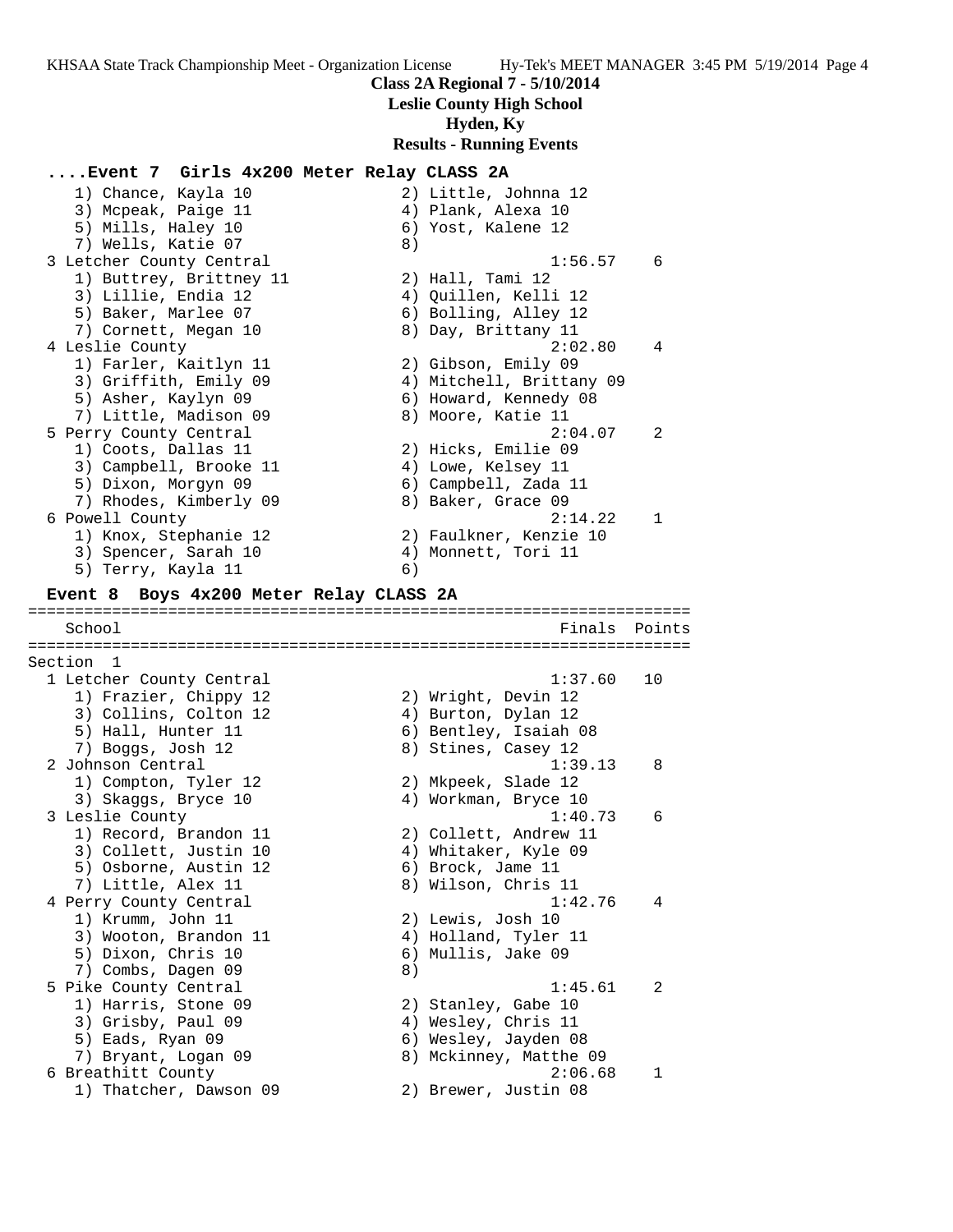**Class 2A Regional 7 - 5/10/2014**

**Leslie County High School**

**Hyden, Ky**

**Results - Running Events**

**....Event 8 Boys 4x200 Meter Relay CLASS 2A**

3) Collins, Jacob 08 4) Watkins, Matthew 10

### **Event 9 Girls 1600 Meter Run CLASS 2A**

|  | Name                                                                                                                                                                                                                | Year School                                                                                                                                                                                                              | Finals                                                                                                     | Points                              |
|--|---------------------------------------------------------------------------------------------------------------------------------------------------------------------------------------------------------------------|--------------------------------------------------------------------------------------------------------------------------------------------------------------------------------------------------------------------------|------------------------------------------------------------------------------------------------------------|-------------------------------------|
|  | 1 Shepherd, Dakota<br>2 Trout, Kacey<br>3 Burchett, Olivia<br>4 Bryant, Leanna<br>5 Fairchild, Emily<br>6 Weldon, Brooke Alexis<br>7 Asher, Shania<br>8 Hoffman, Georgia<br>9 Newell, Cassandr<br>10 Justice, Elyce | 08 Perry Central<br>10 Letcher Central<br>09 Johnson Central<br>12 Letcher Central<br>10 Johnson Central<br>12 Leslie County<br>11 Leslie County<br>07 Knott Central<br>09 Pike County Central<br>09 Pike County Central | 6:01.33<br>6:12.40<br>6:27.50<br>6:36.92<br>6:41.52<br>6:47.65<br>6:47.76<br>6:56.32<br>7:04.84<br>7:05.90 | 10<br>8<br>6<br>4<br>$\mathfrak{D}$ |
|  | 11 Gross, Katlin<br>12 Howell, Jolie                                                                                                                                                                                | 09 Breathitt County<br>07 Breathitt County                                                                                                                                                                               | 8:06.15<br>8:09.08                                                                                         |                                     |
|  |                                                                                                                                                                                                                     |                                                                                                                                                                                                                          |                                                                                                            |                                     |

## **Event 10 Boys 1600 Meter Run CLASS 2A**

| Name               | Year School            | Finals Points |                |
|--------------------|------------------------|---------------|----------------|
| 1 Cates, Chase     | 12 Letcher Central     | 4:46.26       | 10             |
| 2 Wayne, Trevor    | 11 Letcher Central     | 4:53.08       | 8              |
| 3 Eldridge, Rury   | 11 Leslie County       | 5:02.54       | 6              |
| 4 Curtis, Sean     | 09 Johnson Central     | 5:19.44       | 4              |
| 5 Wilson, Shane    | 10 Leslie County       | 5:26.73       | $\mathfrak{D}$ |
| 6 Robinson, Caleb  | 11 Johnson Central     | 5:50.97       | 1              |
| 7 Haddix, Cody     | 10 Knott Central       | 6:33.90       |                |
| 8 Noble, Authur JJ | 09 Breathitt County    | 6:35.28       |                |
| 9 Dixon, Lucas     | 10 Perry Central       | 6:35.36       |                |
| 10 Smith, Jared    | 09 Pike County Central | 6:44.46       |                |

#### **Event 11 Girls 4x100 Meter Relay CLASS 2A**

| School                   |    |                        | Finals Points  |
|--------------------------|----|------------------------|----------------|
| 1 Breathitt County       |    | 1:01.81                | $\mathcal{L}$  |
| 1) Bates, Ollie 09       |    | 2) Collins, Autumn 09  |                |
| 3) Noble, Madison 09     |    | 4) Griffith, Hannah 07 |                |
| 2 Powell County          |    | 1:03.20                | $\overline{1}$ |
| 1) Knox, Stephanie 12    |    | 2) Faulkner, Kenzie 10 |                |
| 3) Spencer, Sarah 10     |    | 4) Monnett, Tori 11    |                |
| 5) Terry, Kayla 11       | 6) |                        |                |
| Section<br>- 2           |    |                        |                |
| 1 Letcher County Central |    | 53.88                  | 1 O            |
| 1) Day, Brittany 11      |    | 2) Cornett, Megan 10   |                |
| 3) Ouillen, Kelli 12     |    | 4) Hall, Tami 12       |                |
| 5) Baker, Marlee 07      |    | 6) Bolling, Alley 12   |                |
| 7) Buttrey, Brittney 11  |    | 8) Lillie, Endia 12    |                |
| 2 Knott County Central   |    | 54.51                  | 8              |
| 1) Stamper, Stacey 10    |    | 2) Hunter, Kathryn 07  |                |
| 3) Waugh, Kristen 09     | 4) | Hunter, Sarah 09       |                |
|                          |    |                        |                |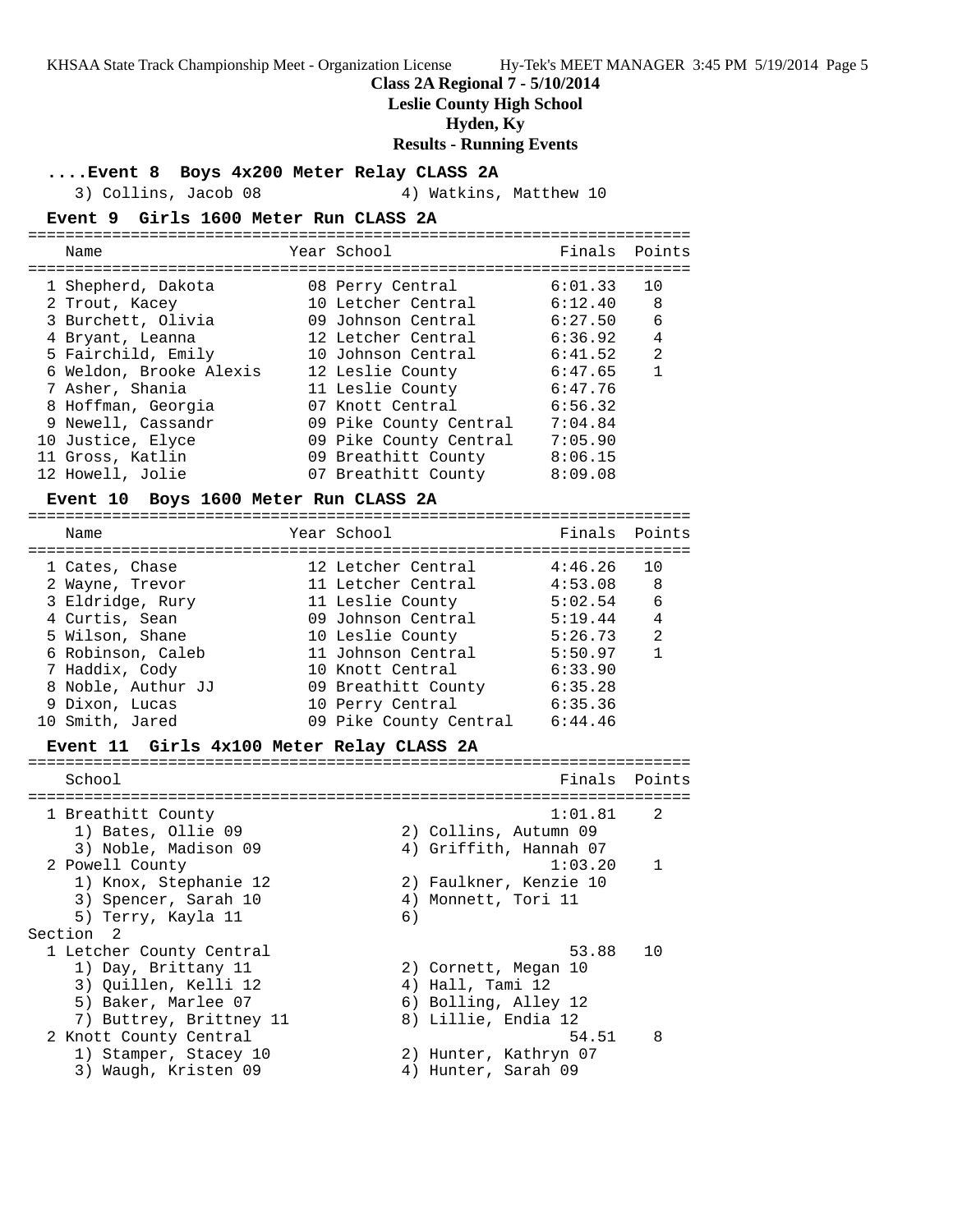**Class 2A Regional 7 - 5/10/2014**

**Leslie County High School**

#### **Hyden, Ky**

**Results - Running Events**

## **....Event 11 Girls 4x100 Meter Relay CLASS 2A**

5) Lewis, Emily 11 6) Lewis, Whitney 10 7) Sparkman, Jaiden 09 8) Higgins, Mashayla 08 3 Johnson Central 56.22 6 1) Chance, Kayla 10 2) Mcpeak, Paige 11 3) Mills, Haley 10 (4) Plank, Alexa 10 5) Yost, Kalene 12 6) Wells, Katie 07 7) Burchett, Sandra 10 (8) 4 Perry County Central 59.69 4 1) Baker, Grace 09 2) Dixon, Morgyn 09 3) Campbell, Brooke 11 4) Rhodes, Kimberly 09 5) Campbell, Zada 11 (6) Coots, Dallas 11 7) Lowe, Kelsey 11 8) 5 Pike County Central 1:14.06 1) Justice, Elyce 09 2) Maynard, Hannah 11 Ith a set of the County Central (1998)<br>1) Justice, Elyce 09 (2) Maynard, Hannah 11<br>3) Newell, Cassandr 09 (4) Williamson, Kimb 10 -- Leslie County DQ out of exchange zone 1) Asher, Brook 11 2) Farler, Kaitlyn 11 3) Gibson, Emily 09 (4) Moore, Katie 11 5) Asher, Kaylyn 09 6) Caldwell, Tesia 10 7) Howard, Kennedy 08 8) Mitchell, Brittany 09 **Event 12 Boys 4x100 Meter Relay CLASS 2A** ======================================================================= School **Finals Points** ======================================================================= Section 1 1 Johnson Central 47.82 4 1) Compton, Tyler 12 2) Mkpeek, Slade 12 3) Skaggs, Bryce 10  $\hskip1cm \hskip1cm 4$ ) Workman, Bryce 10 2 Breathitt County 61.65 1) Manns, Braden 09 2) Thatcher, Dawson 09 3) Collins, Dustin 11 (4) Brewer, Kyle 11 3 Powell County 52.06 1) Rodriguez, Jose 12 (2) Brooks, Matt 12 3) Wolfe, Hunter 11 (4) Hall, Isaac 12 5) Melton, Matt 10 (6) 4 Pike County Central 53.03 1) Harris, Stone 09 2) Grisby, Paul 09 3) Stanley, Gabe 10 (4) Eads, Ryan 09 5) Wesley, Chris 11 6) May, Trenedy 09 7) Baldridge, Harri 09 8) Section 2 1 Letcher County Central 46.10 10 1) Collins, Colton 12 2) Wright, Devin 12 3) Hall, Hunter 11 4) Stines, Casey 12 5) Al-Zaraqi, Ryan 12 6) Bentley, Isaiah 08 7) Burton, Dylan 12 8) Frazier, Chippy 12 2 East Ridge 46.15 8 1) Skeens, Caleb 11 2) Epling, Josh 12 3) Skeens, Jacob 12 4) Fields, Michael 11 3 Belfry 46.65 6 1) Hall, Austin 09 2) Wellman, Devon 10 3) Dari, Davontae 12 4) Catron, Cameron 09 5) Horton, Rayquon 09 6) Jude, Tyler 11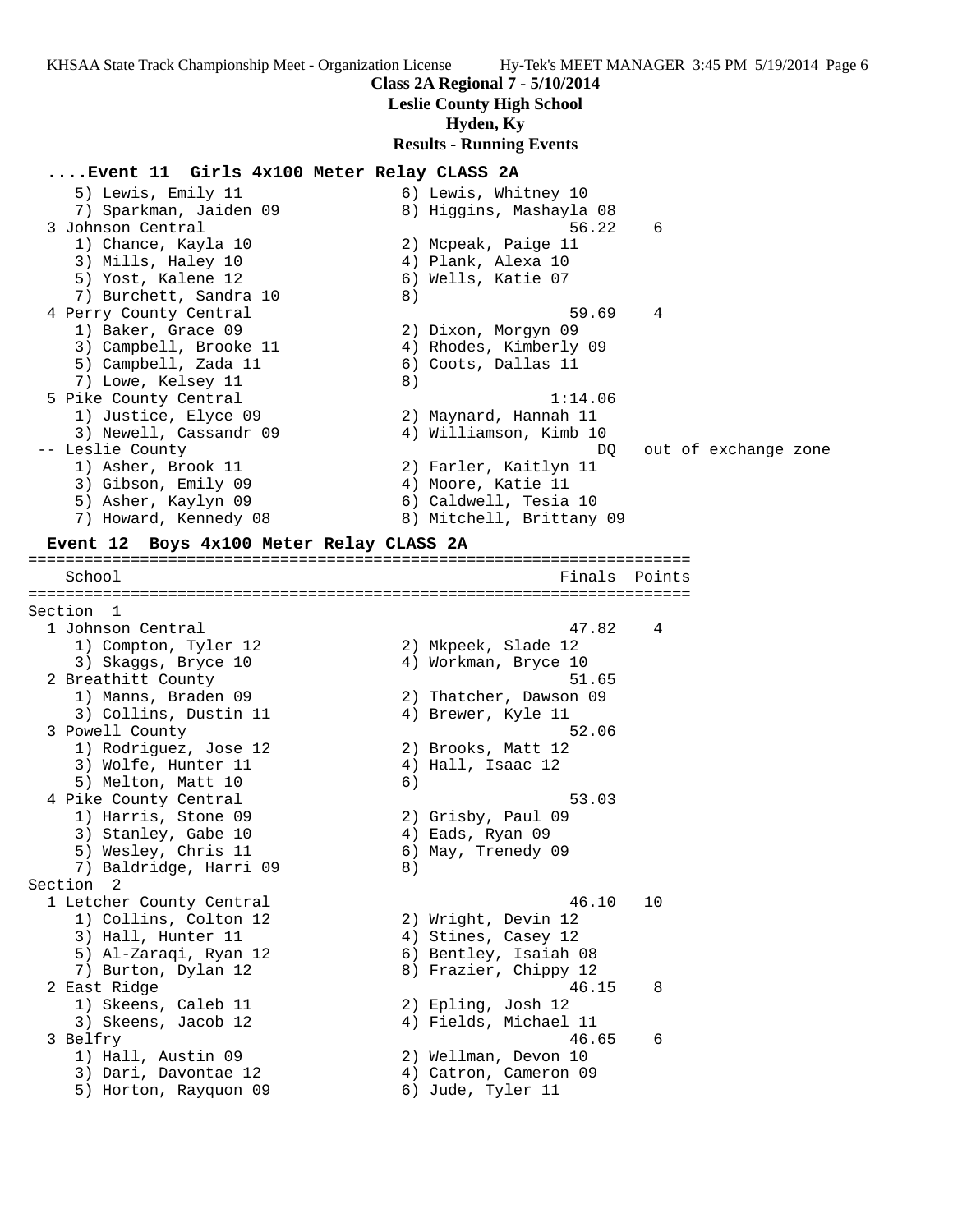## **Class 2A Regional 7 - 5/10/2014**

## **Leslie County High School**

## **Hyden, Ky**

### **Results - Running Events**

## **....Event 12 Boys 4x100 Meter Relay CLASS 2A**

| 7) Smith, Jeremy 10    | 8)                    |  |
|------------------------|-----------------------|--|
| 4 Leslie County        | 48.53                 |  |
| 1) Brock, Jame 11      | 2) Collett, Andrew 11 |  |
| 3) Collett, Justin 10  | 4) Whitaker, Kyle 09  |  |
| 5) Osborne, Austin 12  | 6) Record, Brandon 11 |  |
| 7) Little, Alex 11     | 8) Wilson, Chris 11   |  |
| 5 Perry County Central | 50.48                 |  |
| 1) Combs, Dagen 09     | 2) Krumm, John 11     |  |
| 3) Wooton, Brandon 11  | 4) Holland, Tyler 11  |  |
| 5) Dixon, Chris 10     | 6) Mullis, Jake 09    |  |
| 7) Lewis, Josh 10      | 8)                    |  |
|                        |                       |  |

## **Event 13 Girls 400 Meter Dash CLASS 2A**

======================================================================= Name Year School Finals Points ======================================================================= Section 1 1 Justice, Elyce 09 Pike County Central 1:20.17 2 Dalton, Kelsie 09 Breathitt County 1:22.09 3 Deaton, Kassy 10 Breathitt County 1:30.99 Section 2 1 Higgins, Mashayla 08 Knott Central 1:11.89 2 Burchett, Sandra 10 Johnson Central 1:13.52 3 Miller, Vada 08 Perry Central 1:16.76 4 Coots, Dallas 11 Perry Central 1:19.11 5 Maynard, Hannah 11 Pike County Central 1:32.56 Section 3 1 Hall, Tami 12 Letcher Central 1:03.33 10 2 Little, Madison 09 Leslie County 1:05.01 8 3 Short, Hayley 12 Knott Central 1:05.89 6 4 Buttrey, Brittney 11 Letcher Central 1:06.01 4 5 Howard, Kennedy 08 Leslie County 1:06.99 2 6 Wells, Katie 07 Johnson Central 1:10.39 1

## **Event 14 Boys 400 Meter Dash CLASS 2A**

| Name                      | Year School            | Finals Points |    |
|---------------------------|------------------------|---------------|----|
|                           |                        |               |    |
| Section<br>$\overline{1}$ |                        |               |    |
| 1 Epling, Elijah          | 11 East Ridge          | 1:00.76       |    |
| 2 Jent, Caleb             | 09 Knott Central       | 1:07.66       |    |
| 3 Plank, Brendan          | 07 Johnson Central     | 1:32.57       |    |
| Section 2                 |                        |               |    |
| 1 Jude, Tyler             | 11 Belfry              | 1:08.17       |    |
| 2 Collins, Jacob          | 08 Breathitt County    | 1:09.38       |    |
| 3 Bryant, Logan           | 09 Pike County Central | 1:09.89       |    |
| Section 3                 |                        |               |    |
| 1 Wellman, Devon          | 10 Belfry              | 1:00.17       |    |
| 2 Combs, Bailey           | 10 Knott Central       | 1:00.61       |    |
| 3 Brewer, Justin          | 08 Breathitt County    | 1:02.36       |    |
| 4 Wesley, Jayden          | 08 Pike County Central | 1:02.40       |    |
| 5 Wolfe, Hunter           | 11 Powell County       | 1:02.53       |    |
| Section 4                 |                        |               |    |
| 1 Burton, Dylan           | 12 Letcher Central     | 52.90         | 10 |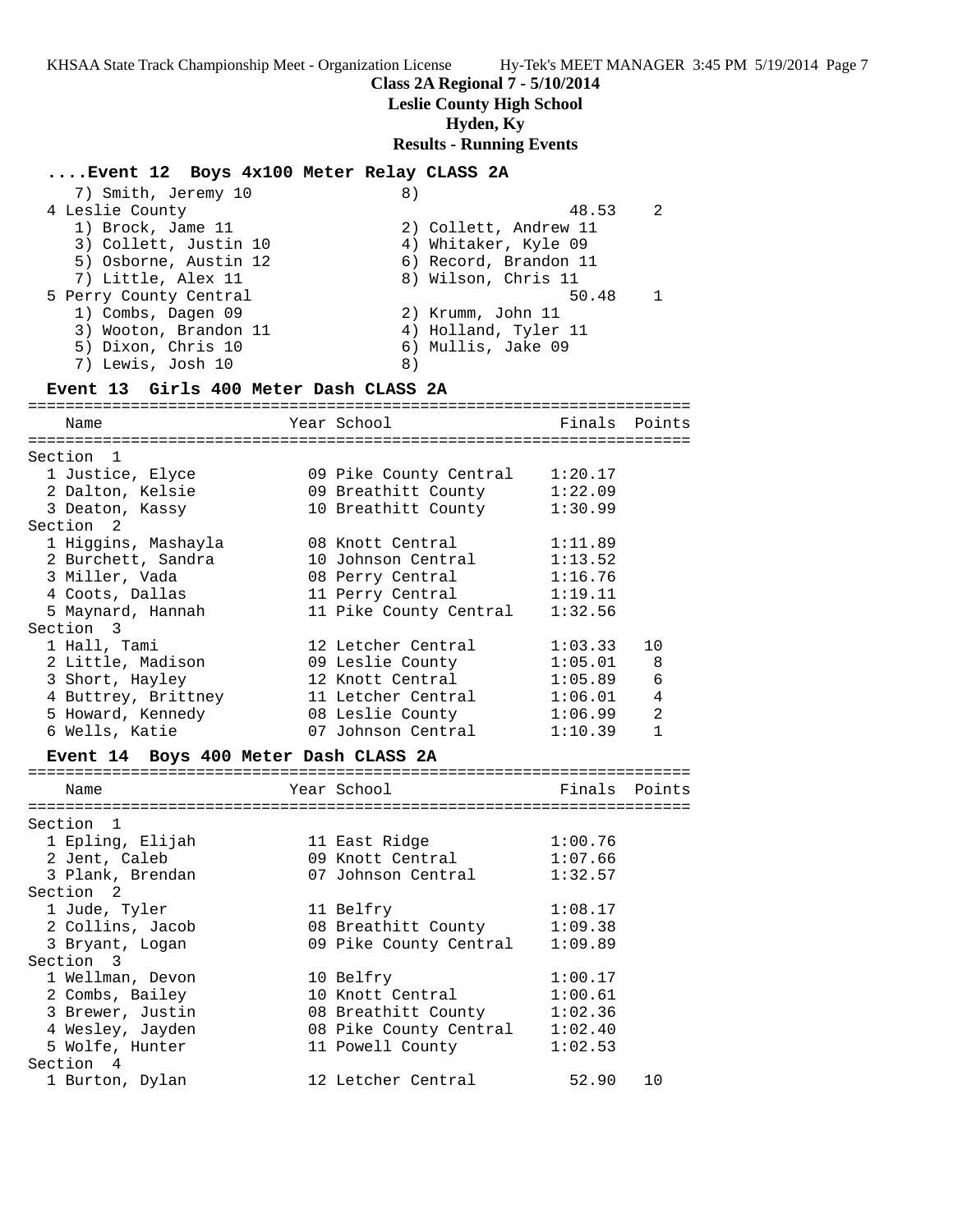## **Class 2A Regional 7 - 5/10/2014**

**Leslie County High School**

**Hyden, Ky**

# **Results - Running Events**

## **....Event 14 Boys 400 Meter Dash CLASS 2A**

| 2 Little, Alex    | 11 Leslie County   | 53.91 | -8             |
|-------------------|--------------------|-------|----------------|
| 3 Bentley, Isaiah | 08 Letcher Central | 56.40 | 6              |
| 4 Lewis, Josh     | 10 Perry Central   | 56.93 | 4              |
| 5 Collett, Andrew | 11 Leslie County   | 57.04 | 2              |
| 6 Mullis, Jake    | 09 Perry Central   | 58.51 | $\overline{1}$ |

### **Event 15 Girls 300 Meter Hurdles CLASS 2A**

=======================================================================

| Name                 | Year School         | Finals Points |                |
|----------------------|---------------------|---------------|----------------|
|                      |                     |               |                |
| Section 1            |                     |               |                |
| 1 Watkins, Breanna   | 07 Johnson Central  | 1:07.38       |                |
| 2 Fugate, Kenzie     | 08 Breathitt County | 1:09.41       |                |
| Section <sub>2</sub> |                     |               |                |
| 1 Lewis, Emily       | 11 Knott Central    | 56.81         | 10             |
| 2 Bolling, Alley     | 12 Letcher Central  | 57.91         | 8              |
| 3 Hicks, Emilie      | 09 Perry Central    | 58.07         | 6              |
| 4 Mitchell, Brittany | 09 Leslie County    | 59.08         | $\overline{4}$ |
| 5 Morales, Emily     | 09 Letcher Central  | 1:00.15       | $\mathfrak{D}$ |
| 6 Pennix, Savannah   | 11 Johnson Central  | 1:03.27       |                |
|                      |                     |               |                |

# **Event 16 Boys 300 Meter Hurdles CLASS 2A**

| Name                                  | Year School                 | Finals  | Points         |
|---------------------------------------|-----------------------------|---------|----------------|
|                                       |                             |         |                |
| Section 1                             |                             |         |                |
| 1 Combs, Dagen                        | 09 Perry Central            | 54.40   |                |
| 2 Eiserman, Zach                      | 09 Breathitt County         | 57.73   |                |
| 3 Thatcher, Dawson                    | 09 Breathitt County 1:01.80 |         |                |
| 4 Hall, Nick                          | 10 Knott Central            | 1:04.24 |                |
| Section 2                             |                             |         |                |
| 1 Wesley, Chris                       | 11 Pike County Central      | 44.33   | 10             |
| 2 Osborne, Austin                     | 12 Leslie County            | 45.51   | 8              |
| 3 Stines, Casey                       | 12 Letcher Central          | 46.62   | 6              |
| 4 Collins, Colton                     | 12 Letcher Central          | 46.88   | $\overline{4}$ |
| 5 Wilson, Chris                       | 11 Leslie County            | 47.91   | $\mathfrak{D}$ |
| 6 Dixon, Chris                        | 10 Perry Central            | 52.02   | 1              |
| Event 17 Girls 800 Meter Run CLASS 2A |                             |         |                |
| Name                                  | Year School                 | Finals  | Points         |
|                                       |                             |         |                |

| Section 1             |  |                                                                                                                                                                                                                                     |    |
|-----------------------|--|-------------------------------------------------------------------------------------------------------------------------------------------------------------------------------------------------------------------------------------|----|
| 1 Little, Madison     |  | 2:38.28                                                                                                                                                                                                                             | 10 |
| 2 Howard, Kennedy     |  | 2:38.83                                                                                                                                                                                                                             | 8  |
| 3 Shepherd, Dakota    |  | 2:42.47                                                                                                                                                                                                                             | 6  |
| 4 Damron, Ally        |  | 2:57.73                                                                                                                                                                                                                             | 4  |
| 5 Crawfiord, Samantha |  | 3:01.55                                                                                                                                                                                                                             | 2  |
| 6 Hoffman, Maggie     |  | 3:02.86                                                                                                                                                                                                                             | 1  |
| 7 Reinthaler, Sierr   |  | 3:08.46                                                                                                                                                                                                                             |    |
| 8 Fairchild, Emily    |  | 3:09.70                                                                                                                                                                                                                             |    |
| 9 Dunnigan, Brianna   |  | 3:14.53                                                                                                                                                                                                                             |    |
| 10 Higgins, Mashayla  |  | 3:18.41                                                                                                                                                                                                                             |    |
| 11 Collins, Autumn    |  | 3:21.39                                                                                                                                                                                                                             |    |
|                       |  | 09 Leslie County<br>08 Leslie County<br>08 Perry Central<br>10 Letcher Central<br>08 Letcher Central<br>09 Knott Central<br>09 Johnson Central<br>10 Johnson Central<br>09 Perry Central<br>08 Knott Central<br>09 Breathitt County |    |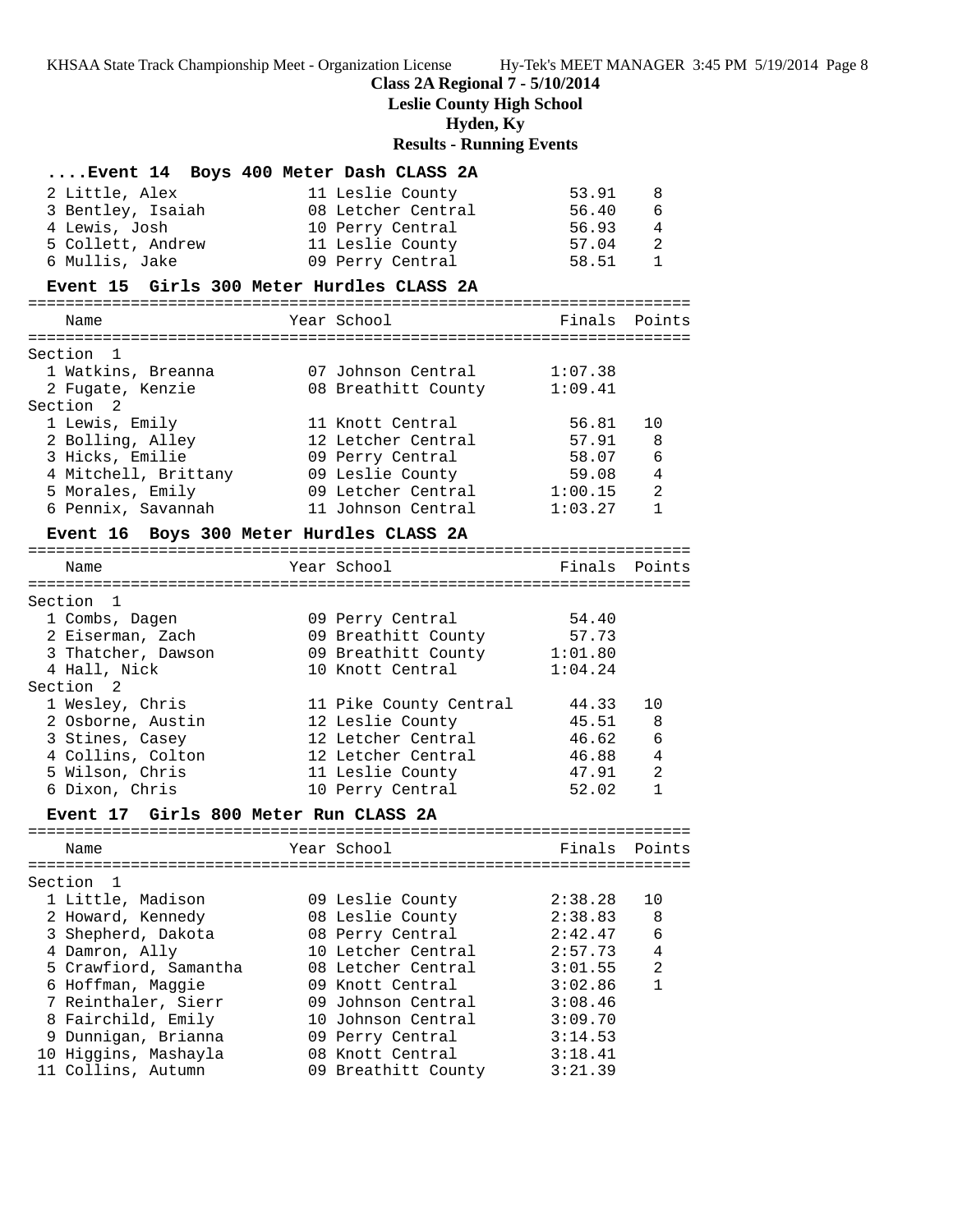**Class 2A Regional 7 - 5/10/2014**

**Leslie County High School**

**Hyden, Ky**

**Results - Running Events**

|                  | Event 17 Girls 800 Meter Run CLASS 2A |         |
|------------------|---------------------------------------|---------|
| 12 Hult, Lauren  | 10 Belfry                             | 3:33.57 |
| 13 Gross, Katlin | 09 Breathitt County                   | 3:44.92 |

## **Event 18 Boys 800 Meter Run CLASS 2A**

| Name                | Year School            |         | Finals Points  |
|---------------------|------------------------|---------|----------------|
|                     |                        |         |                |
| 1 Eldridge, Rury    | 11 Leslie County       | 2:11.35 | 10             |
| 2 Cates, Chase      | 12 Letcher Central     | 2:12.29 | 8              |
| 3 Collins, Judson   | 10 Letcher Central     | 2:16.11 | 6              |
| 4 Collett, Tyler    | 12 Leslie County       | 2:25.79 | 4              |
| 5 Newsome, Hunter   | 12 Perry Central       | 2:28.33 | $\overline{2}$ |
| 6 May, Trenedy      | 09 Pike County Central | 2:43.04 |                |
| 7 Rieve, Jan        | 12 Powell County       | 2:43.81 |                |
| 8 Curtis, Kyle      | 10 Johnson Central     | 2:44.94 |                |
| 9 Sizemore, Aaron   | 10 Knott Central       | 2:45.58 |                |
| 10 Akers, Dakota    | 09 Breathitt County    | 2:50.29 |                |
| 11 Baldridge, Harri | 09 Pike County Central | 2:54.61 |                |
| 12 Haddix, Cody     | 10 Knott Central       | 3:04.21 |                |
| 13 Dixon, Lucas     | 10 Perry Central       | 3:08.61 |                |
| 14 Thatcher, Dawson | 09 Breathitt County    | 3:27.17 |                |

# **Event 19 Girls 200 Meter Dash CLASS 2A**

| Name                                  | Year School         | Finals | Points         |
|---------------------------------------|---------------------|--------|----------------|
|                                       |                     |        |                |
| 1 Cornett, Megan                      | 10 Letcher Central  | 29.45  | 8              |
| 2 Lowe, Kelsey                        | 11 Perry Central    | 31.77  |                |
| 3 Griffith, Hannah                    | 07 Breathitt County | 33.94  |                |
| 4 Dalton, Kelsie                      | 09 Breathitt County | 36.53  |                |
| Section 2                             |                     |        |                |
| 1 Hunter, Sarah                       | 09 Knott Central    | 29.12  | 1 O            |
| 2 Ouillen, Kelli                      | 12 Letcher Central  | 29.54  | 6              |
| 3 Little, Johnna                      | 12 Johnson Central  | 29.77  | 4              |
| 4 Chance, Kayla                       | 10 Johnson Central  | 30.14  | $\mathfrak{D}$ |
| 5 Hunter, Kathryn                     | 07 Knott Central    | 30.41  | 1              |
| 6 Hicks, Emilie                       | 09 Perry Central    | 33.22  |                |
| Event 20 Boys 200 Meter Dash CLASS 2A |                     |        |                |
| Name                                  | Year School         | Finals | Points         |
|                                       |                     |        |                |

| Section 1            |                        |       |
|----------------------|------------------------|-------|
| 1 Little, Trey       | 10 East Ridge          | 27.05 |
| 2 Stanley, Gabe      | 10 Pike County Central | 28.07 |
| 3 Brewer, Justin     | 08 Breathitt County    | 28.72 |
| 4 Wesley, Jayden     | 08 Pike County Central | 29.55 |
| 5 Mosley, Ben        | 10 Knott Central       | 32.94 |
| Section <sub>2</sub> |                        |       |
| 1 Holland, Tyler     | 11 Perry Central       | 25.88 |
| 2 Catron, Cameron    | 09 Belfry              | 26.62 |
| 3 Whitaker, Kyle     | 09 Leslie County       | 27.53 |
| 4 Higgins, Straton   | 11 Knott Central       | 28.37 |
| Section 3            |                        |       |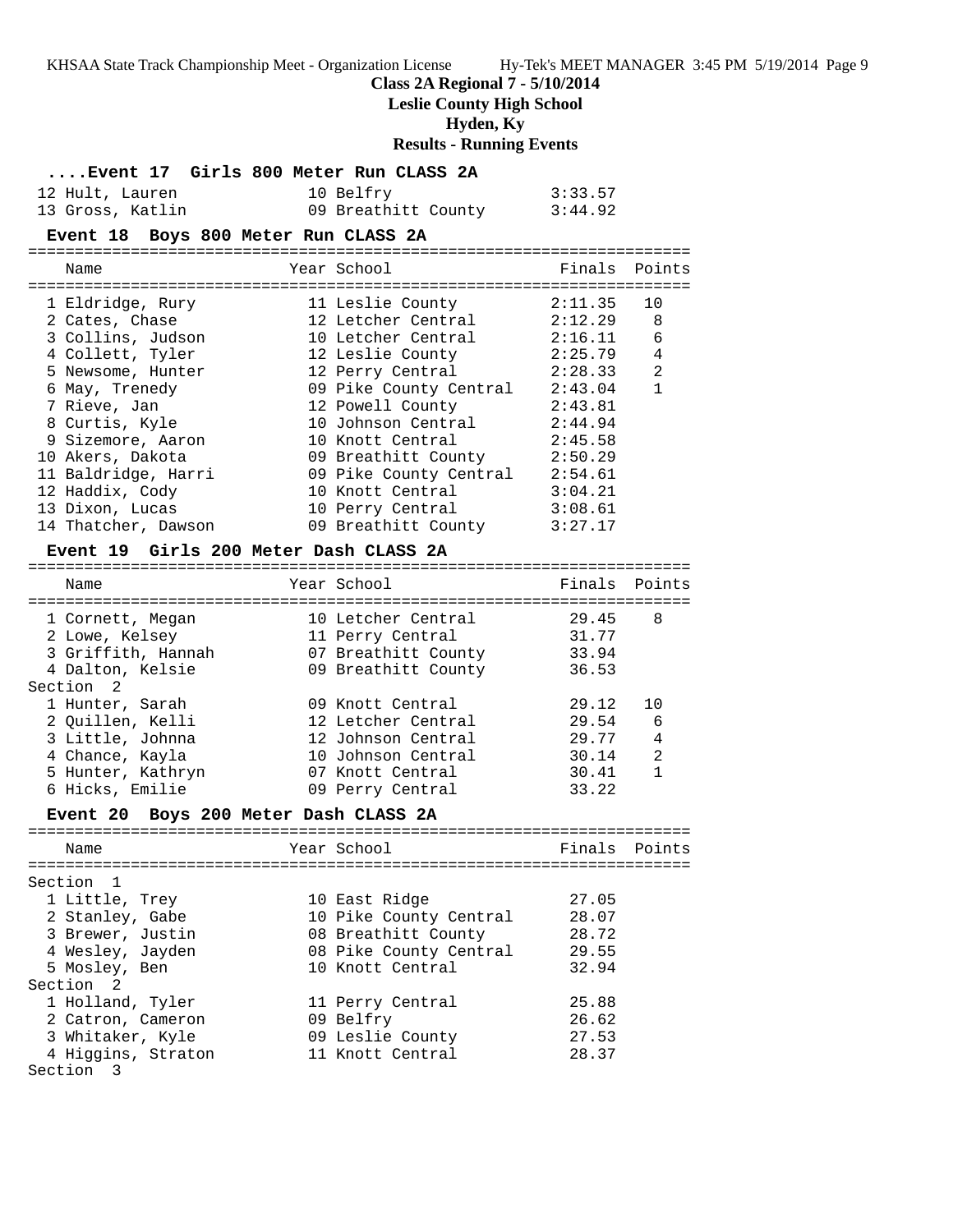# **Class 2A Regional 7 - 5/10/2014**

**Leslie County High School**

**Hyden, Ky**

# **Results - Running Events**

| 1 Hall, Austin                               | Event 20 Boys 200 Meter Dash CLASS 2A      |                      |                   |
|----------------------------------------------|--------------------------------------------|----------------------|-------------------|
|                                              | 09 Belfry                                  | 24.47                | 10                |
| 2 Hall, Hunter                               | 11 Letcher Central                         | 24.67                | 8                 |
| 3 Little, Alex                               | 11 Leslie County                           | 24.72                | 6                 |
| 4 Frazier, Chippy                            | 12 Letcher Central                         | 25.25                | 4                 |
| 5 Wooton, Brandon                            | 11 Perry Central                           | 25.81                | 2                 |
| 6 Brewer, Kyle                               | 11 Breathitt County                        | 25.82                | $\mathbf{1}$      |
| Event 21 Girls 3200 Meter Run CLASS 2A       |                                            |                      |                   |
| Name                                         | Year School                                |                      | Finals Points     |
|                                              |                                            |                      |                   |
| Section 1                                    |                                            |                      |                   |
| 1 Shepherd, Dakota                           | 08 Perry Central                           | 13:36.59             | 10                |
| 2 Trout, Kacey                               | 10 Letcher Central                         | 14:05.67             | 8                 |
| 3 Balthis, Keisha<br>4 Burchett, Olivia      | 12 Letcher Central<br>09 Johnson Central   | 14:11.24<br>14:35.46 | 6<br>4            |
| 5 Weldon, Brooke Alexis 12 Leslie County     |                                            | 15:07.12             | 2                 |
| 6 Williamson, Kimb                           | 10 Pike County Central 16:05.64            |                      | $\mathbf{1}$      |
| -- Asher, Shania                             | 11 Leslie County                           | DNF                  |                   |
|                                              |                                            |                      |                   |
| Event 22 Boys 3200 Meter Run CLASS 2A        |                                            |                      |                   |
| Name                                         | Year School                                | Finals               | Points            |
|                                              |                                            |                      |                   |
| 1 Wayne, Trevor                              | 11 Letcher Central                         | 11:09.81             | 10                |
| 2 Collins, Judson                            | 10 Letcher Central                         | 11:36.35             | - 8               |
| 3 Curtis, Sean                               | 09 Johnson Central                         | 11:39.91             | - 6               |
| 4 Wilson, Shane                              | 10 Leslie County                           | 11:41.28             | 4                 |
| 5 Newsome, Hunter                            | 12 Perry Central                           | 12:22.27             | 2<br>$\mathbf{1}$ |
| 6 Thompson, Blake<br>7 Eldridge, Joey        | 09 Pike County Central<br>08 Leslie County | 13:15.79<br>13:37.16 |                   |
|                                              |                                            |                      |                   |
| Event 23 Girls 4x400 Meter Relay CLASS 2A    |                                            |                      |                   |
|                                              |                                            |                      |                   |
| School                                       |                                            |                      | Finals Points     |
|                                              |                                            |                      |                   |
| 1 Letcher County Central                     |                                            | 4:33.03              | 10                |
| 1) Lillie, Endia 12                          | 2) Buttrey, Brittney 11                    |                      |                   |
| 3) Damron, Ally 10                           | 4) Hall, Tami 12                           |                      |                   |
| 5) Baker, Marlee 07                          | 6) Bolling, Alley 12                       |                      |                   |
| 7) Morales, Emily 09                         | 8) Quillen, Kelli 12                       |                      |                   |
| 2 Leslie County                              |                                            | 4:33.14              | 8                 |
| 1) Farler, Kaitlyn 11                        | 2) Howard, Kennedy 08                      |                      |                   |
| 3) Little, Madison 09                        | 4) Moore, Katie 11                         |                      |                   |
| 5) Asher, Shania 11                          | 6) Collett, Kaley 09                       |                      |                   |
| 7) Griffith, Emily 09                        | 8) Weldon, Brooke Alexis 12                |                      |                   |
| 3 Knott County Central                       |                                            | 4:36.62              | 6                 |
| 1) Stamper, Stacey 10                        | 2) Waugh, Kristen 09                       |                      |                   |
| 3) Hoffman, Maggie 09                        | 4) Short, Hayley 12                        |                      |                   |
| 5) Sparkman, Jaiden 09                       | 6) fugate, kirstin 11                      |                      |                   |
| 7) Higgins, Mashayla 08                      | 8) Hoffman, Georgia 07                     |                      |                   |
| 4 Johnson Central                            |                                            | 5:06.44              | 4                 |
| 1) Burchett, Sandra 10<br>3) Wells, Katie 07 | 2) Little, Johnna 12<br>4) Yost, Kalene 12 |                      |                   |